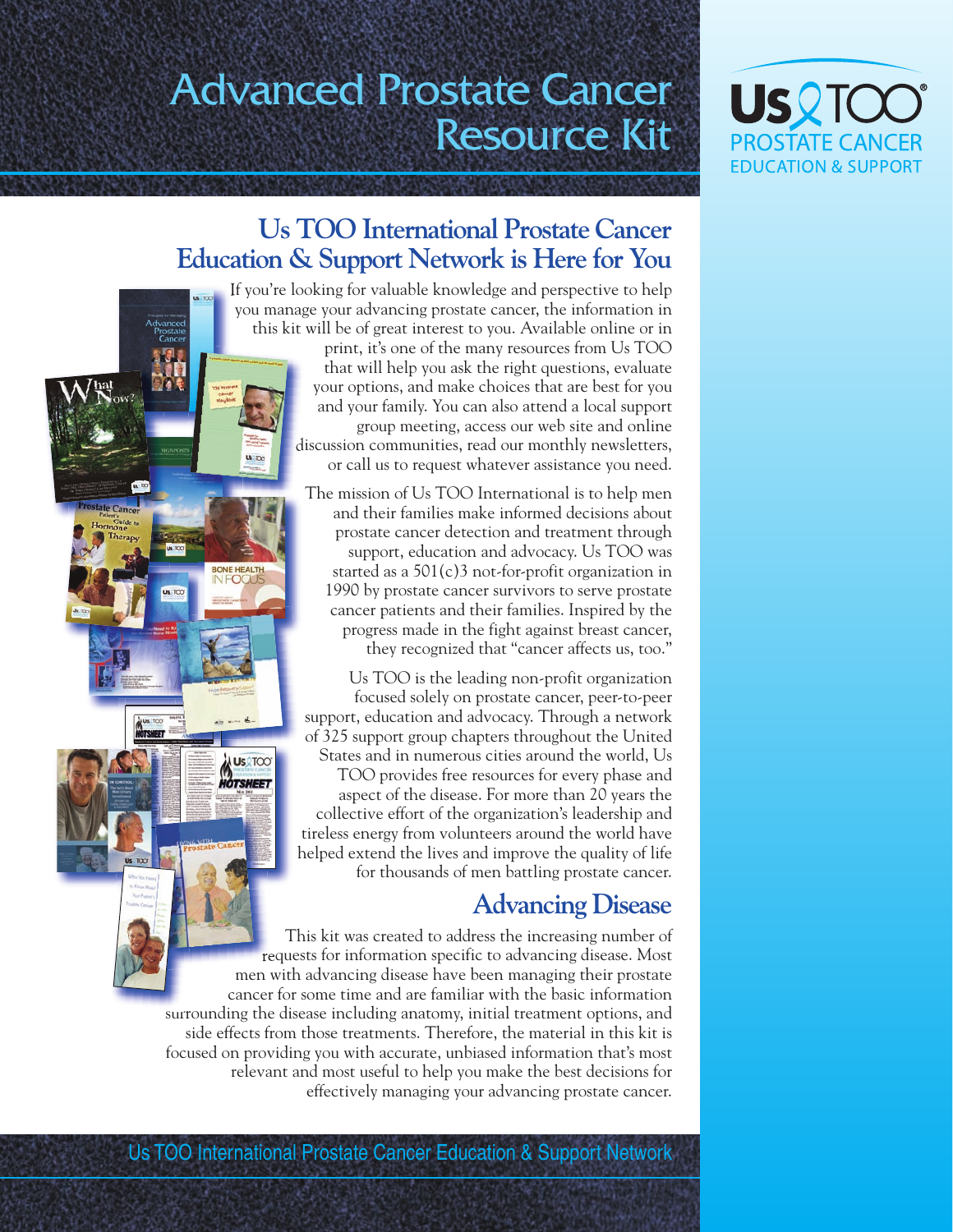

This kit includes the following material, which is specific to advancing prostate cancer:

## **PRINCIPLES FOR MANAGING ADVANCED PROSTATE CANCER**

| US TOO<br>Principles for Managing | Focuses on effectively managing advancing disease with guidance from<br>an Us TOO team and implementation of 7 Principles of Empowerment: |
|-----------------------------------|-------------------------------------------------------------------------------------------------------------------------------------------|
| Advanced<br>Prostate              | Principle #1: Chart Your Disease Data                                                                                                     |
| Cancer                            | Principle #2: Assess Your Disease State                                                                                                   |
|                                   | Principle #3: Identify Your Treatment Options                                                                                             |
|                                   | Principle #4: Develop and Reassess Your Treatment Plan                                                                                    |
|                                   | Principle #5: Anticipate Side Effects and Know How to Manage Them                                                                         |
|                                   | Principle #6: Recognize the Eventual Need for an End-of-Life Plan                                                                         |
|                                   | Principle #7: Empower Yourself Daily through Diet, Exercise, Spirituality, and Humor                                                      |

All of the content for each brochure shown can be accessed electronically by logging onto the following website page and clicking on the picture of the brochure: www.ustoo.org/ADK



Us TOO International Prostate Cancer Education & Support Network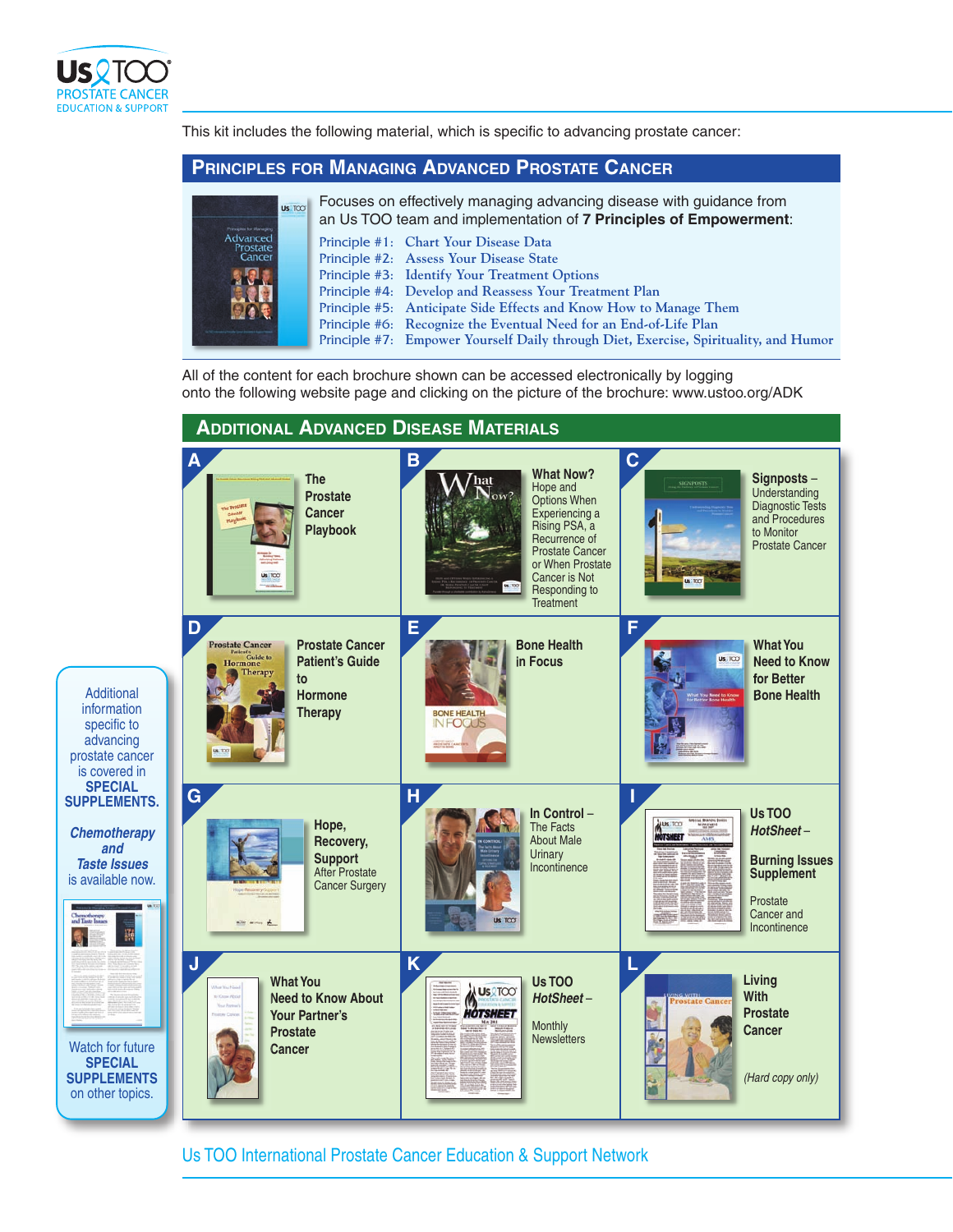

## In addition to the 7 Principles of Empowerment found in the **Principles for Managing Advanced Prostate Cancer**,

more information about each principle can be found on the Us TOO web site and in the **Additional Advanced Disease Materials** *(Brochures A – L as pictured on the preceding page)* with content on specific pages of each brochure as noted below.

| <b>PRINCIPLES FOR MANAGING ADVANCED PROSTATE CANCER</b> |                                                                                     |       | <b>ADDITIONAL ADVANCED DISEASE MATERIALS</b>                                                                                                   |                                            |  |
|---------------------------------------------------------|-------------------------------------------------------------------------------------|-------|------------------------------------------------------------------------------------------------------------------------------------------------|--------------------------------------------|--|
| Principle #1                                            | <b>Chart Your Disease Data</b>                                                      | p. 10 | A. The Prostate Cancer Playbook<br><b>B. What Now?</b>                                                                                         | pp. 11,34,35<br>pp. 38,39                  |  |
| Principle #2                                            | <b>Assess Your Disease State</b>                                                    | p. 13 | <b>B. What Now?</b><br><b>C. Signposts</b><br>L. Living With Prostate Cancer*                                                                  | pp. 7-9<br>Throughout<br>pp. 8,9           |  |
| Principle #3                                            | <b>Identify Your Treatment Options</b>                                              | p. 15 | A. The Prostate Cancer Playbook<br>J. What You Need to Know About<br><b>Your Partner's Prostate Cancer</b><br>L. Living With Prostate Cancer*  | p. 14<br>p.5<br>p. 3                       |  |
|                                                         | <b>QUESTIONS TO ASK YOUR DOCTOR</b>                                                 | p. 17 | A. The Prostate Cancer Playbook<br><b>B. What Now?</b>                                                                                         | pp. 24-32<br>p. 3                          |  |
| Principle #4                                            | <b>Develop and Reassess</b><br><b>Your Treatment Plan</b>                           | p. 20 | A. The Prostate Cancer Playbook<br><b>B. What Now?</b><br>L. Living With Prostate Cancer*<br>K. Us TOO HotSheet Monthly Newsletter             | p. 15<br>pp. 4,5<br>p. 3<br>Ongoing        |  |
|                                                         | <b>HORMONE MANAGEMENT</b>                                                           | p. 20 | D. Guide to Hormone Therapy<br><b>B. What Now?</b><br>L. Living With Prostate Cancer*                                                          | Throughout<br>pp. 15-21<br>p. 14           |  |
|                                                         | RADIATION,<br><b>IMMUNOTHERAPY</b><br><b>AND CHEMOTHERAPY</b>                       | p. 23 | A. The Prostate Cancer Playbook<br><b>B. What Now?</b><br>L. Living With Prostate Cancer*                                                      | p. 15<br>pp. 12, 22<br>pp. 12,13           |  |
|                                                         | <b>CONSIDER CLINICAL TRIALS</b>                                                     | p. 27 | A. The Prostate Cancer Playbook<br><b>B. What Now?</b>                                                                                         | p. 17<br>p. 26                             |  |
| Principle #5                                            | <b>Anticipate Side Effects and</b><br><b>Know How to Manage Them</b>                | p. 28 | K. Us TOO HotSheet Monthly Newsletter                                                                                                          | Ongoing                                    |  |
|                                                         | <b>MAINTAIN BONE HEALTH</b>                                                         | p. 28 | <b>E. Bone Health in Focus</b><br>F. What You Need to Know<br>for Better Bone Health<br><b>B. What Now?</b><br>A. The Prostate Cancer Playbook | Throughout<br>Throughout<br>p. 32<br>p. 23 |  |
|                                                         | <b>MINIMIZE PAIN</b>                                                                | p. 29 | A. The Prostate Cancer Playbook<br><b>B. What Now?</b>                                                                                         | p. 13<br>p. 25                             |  |
|                                                         | <b>MANAGE INCONTINENCE</b>                                                          | p. 30 | H. In Control<br>I. HotSheet - Burning Issues Supplement<br>G. Hope, Recovery, Support                                                         | Throughout<br>Throughout<br>pp. 13-19,34   |  |
|                                                         | <b>MAINTAIN INTIMACY</b>                                                            | p. 31 | G. Hope, Recovery, Support                                                                                                                     | pp. 23-30,36                               |  |
| Principle #6                                            | <b>Recognize the Eventual Need</b><br>for an End-of-Life Plan                       | p. 32 | A. The Prostate Cancer Playbook                                                                                                                | p. 38                                      |  |
| Principle #7                                            | <b>Empower Yourself Daily through</b><br>Diet, Exercise, Spirituality,<br>and Humor | p. 34 | A. The Prostate Cancer Playbook<br><b>B. What Now?</b>                                                                                         | pp. 18,22<br>pp. 29,31,33                  |  |

*\* Hard copy only*

Us TOO International Prostate Cancer Education & Support Network